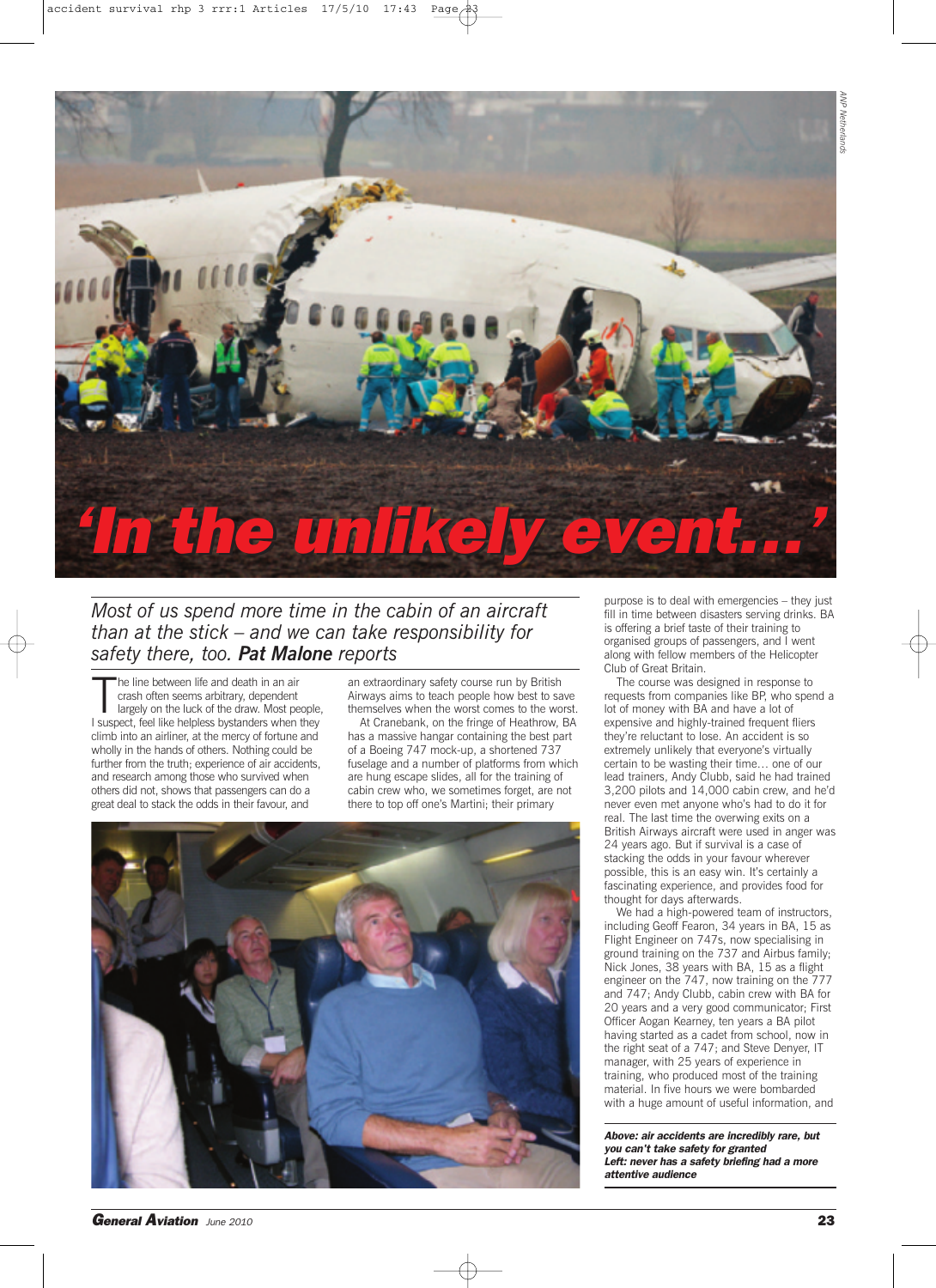'I never thought of that' moments came thick and fast. I've distilled things in a vague chronological order – imagine you're getting on a passenger jet; this is what you do to give yourself the best possible chance of living a long and happy life.

First, as you walk up the aisle you need to count the number of rows to your seat, so you can feel your way back to the door in darkness and thick smoke. Stay close to the exit if you wish, or choose to sit by an over-wing exit. Where best to sit to maximise your chances of survival? We've all heard stories of people in the back surviving when all others perished, but there's no science to it. In the BA Manchester 737 crash in 1985, most of the 55 dead were at the rear. "While it's true that no aircraft ever reversed into a mountain," said Andy Clubb, "there's little to choose in where you sit. First Class might be considered a crumple zone for economy; beyond that, it's moot. The centre of the fuselage is strongest. You've got the wing spars, the engine pylons, the undercarriage supports. We can't advise you." Wherever you sit, figure out where the nearest exits are and how best to get to them, like the flight attendant says.

Stuff your bag overhead, climb in and fasten

*Above right: the overwing exit doors weigh 40 lbs and must be thrown out of the aircraft Right: instant IMC inside the cabin simulator as the evacuation drill begins*

your seat belt. Then unfasten it, and fasten it again. Why do the cabin crew show you how to fasten the seatbelt, holding it up and clicking it into place? Surely every idiot knows that! Well, ask yourself how come so many corpses are found in seats, belts still fastened, their fingers torn and broken along with the trouser material at their sides, and indeed, their flesh gouged at the thigh? Because when panic, disorientation and sensory deprivation hit, they dived for the seat belt *in their cars!* 'Muscle memory' takes over. So try your belt buckle a few times, to instil a more appropriate 'muscle memory' in your arm. It might save a good pair of trousers.

Check that the buckle abuts the soft part of your stomach – there's less to damage around there – and double-check that the belt isn't twisted. Properly used, the belt is a good restraint; side-on, it's a blade to chop you in two in the event of an extreme deceleration.

Why no three-point harness? People don't like them, there's nothing to anchor them to, and it would prevent you adopting the brace position, in which you place your heels against the bar under your seat and get your head down onto your knees, with your hands over your head for protection. If you remain upright in a crash, your head will whiplash down and bounce off the floor, your legs will fly forwards and your shins will smash against the seat in front, dislocating your hips and rendering you immobile. Heels against the bar means your lower legs are angled slightly backwards so in a deceleration, there's a down-force that keeps them from lashing forward.

## **Save a hand**

When you put your hands over your head in the brace position, put your stronger one underneath your weaker one. In a crash there's going to be a lot of stuff flying about, and it matters less if your weaker hand gets mashed and broken by debris – you've still got your better one for undoing the seat belt and other tricky work. If you're so tall that the seat





in front prevents you from getting your head right down on your knees, don't worry; there's a lot of padding there, and the seat will restrict movement.

Seats are stressed to 16g, up from 9g on older aircraft. For best results we really ought to be facing the tail, the configuration adopted in many military aircraft. The seat structure would then give maximum protection. But passengers feel uneasy being dragged backwards into the sky, and the movement in their peripheral vision makes them feel queasy.

Watch the safety briefing every time. Your lifejacket under your seat, they say. Is it? Passengers steal thousands of these things – they're checked every day, but if some lightfingered joker has liberated yours from the previous flight, the time not to find out is when you're up to your chin in brine. In the Hudson River ditching, the skill of the pilots saved the day; had it been left to the passengers to save themselves after a more violent impact, few would be alive today. Of the 155 on board, only 25 had watched the safety brief, and after the ditching, only seven of them took their own lifejackets!

Mostly, lifejackets come in handy in overruns or short landings – some 80 percent of the world's major airfields are close to the water. If by misfortune your lifejacket inflates inside the aircraft, either through confusion or because you snag the lanyard, you can deflate it by pushing on the valve in the manual inflation tube – it's just like the valve in a tyre. Once you're outside, four or five big puffs will blow it up again. On many occasions people have died in aircraft because their lifejackets pinned them to the ceiling when the water came in. Tie the straps around your waist in a double bow, so you can untie it quickly if you've inadvertently tied yourself to your seat. It happens.

Decompression is the most common incident a passenger is likely to experience – as Andy Clubb said, "either from Bruce Willis running amok with a machine gun or some other factor." He outlined what the passenger would experience in an explosive decompression – ear and abdominal pain among other things – and Aogan Kearney explained how the pilots would get down into breathable air at anything up to 10,000 fpm.